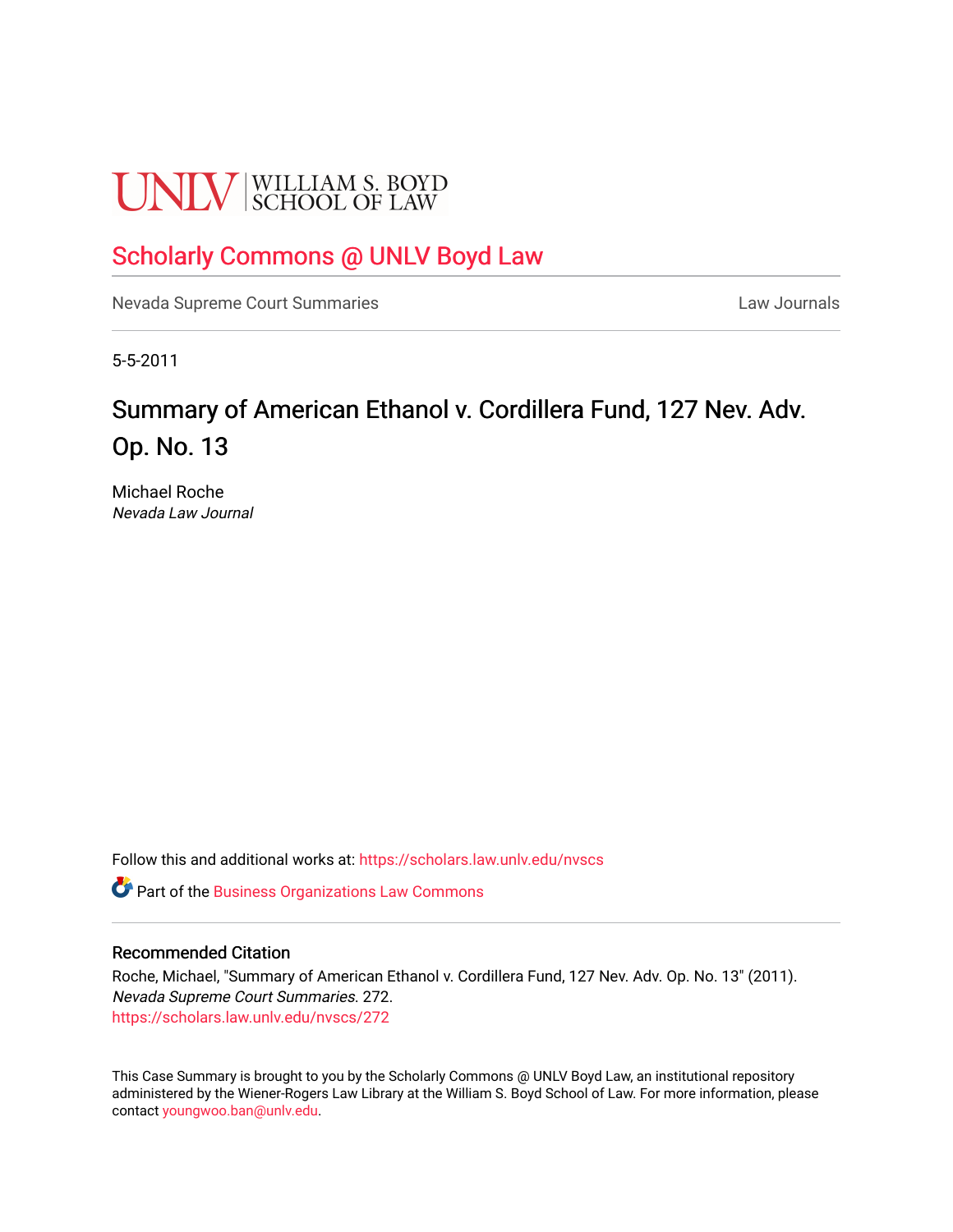*American Ethanol, Inc. v. Cordillera Fund, L.P.*, 127 Nev. Adv. Op. No. 13 (May 5, 2011) 1

# CORPORATE LAW – ASSIGNING FAIR VALUE OF STOCK

## **Summary**

The Court reviews an appeal from a district court decision in a corporation action.

## **Disposition/Outcome**

The Court held that the "fair value" of the shares of stock in question was \$3 per share under NRS 92A.300 -500 and affirmed the lower court's decision. The Court further held that both parties shared the burden of proof to demonstrate the "fair value" of the shares of stock.

#### **Facts and Procedural History**

Cordillera Fund, L.P. ("Cordillera") acquired a total of 583,334 shares of series B convertible preferred stock in American Ethanol, Inc. ("American Ethanol") at \$3 per share in 2006. In 2007, American Ethanol formalized a merger with AE Biofuels, Inc. ("AE"). American Ethanol informed its stockholders of the merger and Cordillera, as a stockholder, notified American Ethanol of its intent to dissent. After the merger, Cordillera demanded payment of the "fair value" of the American Ethanol stocks it owned under NRS 92A.440, the dissenters' rights statute. American Ethanol refused to pay and Cordillera sued for declaratory and injunctive relief, asking the court to affirm its right to receive payment and enjoin American Ethanol to comply with Nevada's dissenters' rights statutes, including NRS 92A.440.

The district court affirmed Cordillera's right to receive payment. The parties proceeded to trial to determine the "fair value" of the stocks. Neither party was able to obtain an appraisal of the stocks' value. However, American Ethanol submitted as evidence of their "fair value" the stocks' book value, at \$0.15 per share, while Cordillera submitted three SEC documents to support their estimate of "fair value" at \$3 per share and one document affirming that the offering price of the stocks was \$3 per share on the date of the merger. The district court found, on preponderance of the evidence, that the offering price of the stocks was the most reliable evidence of "fair value" and found for Cordillera to that amount, plus interest.

American Ethanol and AE appealed, arguing that Cordillera had the burden of proof to determine the "fair value" of the stocks, and that the district court abused its discretion in finding for Cordillera because Cordillera had not met its burden.

#### **Discussion**

#### What Evidence Of "Fair Value" May A Court Consider?

Nevada's dissenters' rights statutes are meant to protect minority shareholders' interests from mergers. Minority shareholders who dissent to a merger are entitled to the fair value of their shares.<sup>3</sup>

l

<sup>&</sup>lt;sup>1</sup> By Michael Roche

 $3$  Cohen v. Mirage Resorts, Inc., 119 Nev. 1, 10, 62 P.3d 720, 726-27.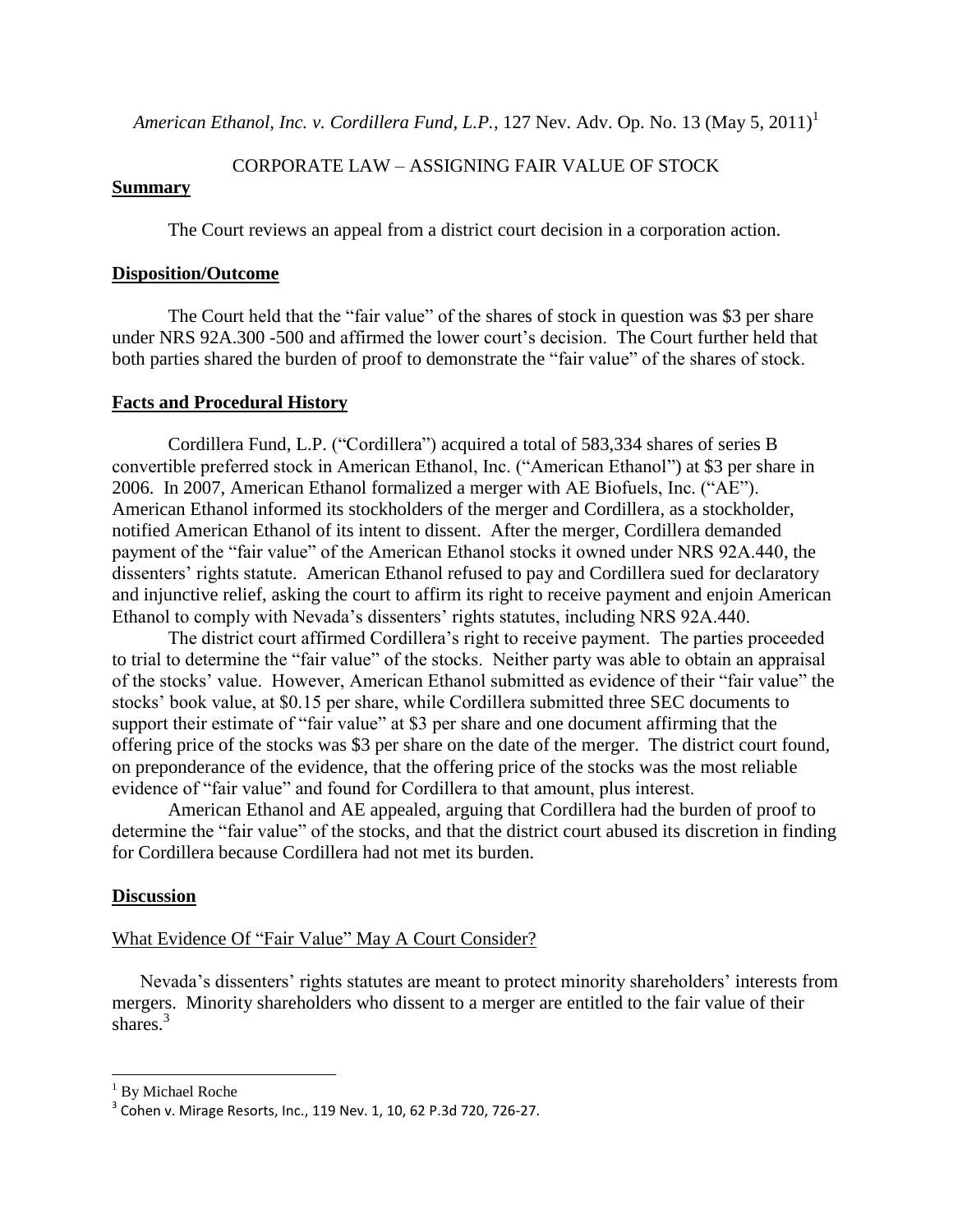Nevada statutes do not explicitly define "fair value." However, the statutes do give some parameters for determining fair value. First, NRS 92A.320 (2008), which has since been amended, but which the Court relied on because it was in effect while this case was pending, states that "fair value" is "the value of the shares immediately before the effectuation of the corporate action to which [the stockholder] objects, excluding any appreciation or depreciation in anticipation of the corporate action unless exclusion would be inequitable."<sup>4</sup> The Court, in a footnote, noted that the newly amended NRS 92A.320 (2009), is not more helpful.

Next, the official comments to the 1984 Model Business Corporation Act, upon which Nevada's dissenters' rights statutes are based on, state that individual courts are to construct their own rules for finding "fair value."<sup>5</sup> A federal case was not more helpful, affirming that "fair value" is not defined by Nevada statutes.<sup>6</sup> Next, the Court cited a law treatise that stated that most courts consider "all relevant factors" to determine dissenters' share value.<sup>7</sup>

Next, the Court turned to its own case law. First, *Southdown, Inc. v. McGinnis*, 89 Nev. 184, 188-90, 510 P.2d 636, 639-40 (1973) states that "fair value" is usually the "intrinsic value of the dissenting shareholder's interest determined from the assets and liabilities of the corporation considered in the light of every factor bearing on value." The Court again cited *Steiner* for the proposition that "any... factor bearing on value" can be considered.<sup>8</sup>

Finally, other states who have also adopted major provisions of the Model Act have created criteria to determine fair value: (1) the trial court may rely on proof of value by any technique that is generally accepted in the relevant financial community, (2) the trial court should consider all relevant factors, but (3) the value must be fair and equitable to all parties.<sup>9</sup>

## Which Party Has The Burden Of Proving The "Fair Value"?

Nevada statutes do not expressly state which party has the burden of proof. Some courts place the burden of proof on the corporation, others on the stockholder, and others on neither. The Court adopted Delaware's approach because it reflects economy and fairness, and because Delaware statutes, like Nevada's, require the court to make an independent judgment of fair value.<sup>10</sup> In Delaware, "both sides have the burden of proving their respective valuation position by a preponderance of evidence."<sup>11</sup> "Even if one side fails to satisfy its burden, the Court is not free to accept the competing valuation by default, but must use its own independent judgment to determine fair value."<sup>12</sup>

 $\overline{a}$ 

<sup>&</sup>lt;sup>4</sup> American Ethanol, Inc. v. Cordillera Fund, L.P., 127 Nev. Adv. Op. No. 13 (May 5, 2011) (quoting NRS 92A.320 (2008)).

<sup>5</sup> 3 Model Bus. Corp. Act Ann. § 13.01 cmt. 3 (3d ed. 1984).

 $^6$  Steiner Corp. v. Benninghoff, 5 F. Supp. 2d 1117, 1123 (D. Nev. 1998).

<sup>7</sup> Ferdinand S. Tinio, Annotation, *Valuation of Stock of Dissenting Stockholders in Case of Consolidation or Merger of Corporation, Sale of Its Assets, or the Like*, 48 A.L.R.3D 430 § 3(a) (1973).

<sup>8</sup> *Steiner*, 5 F. Supp. 2d at 1126.

 $^9$  Advanced Commc'n Design v. Follett, 615 N.W.2d 285, 290 (Minn. 2000).

 $10$  NRS 92A.490(a) (the "corporation shall... petition the court to determine the fair value"). NRS 92A.490(5)(a) ("dissenter ... is entitled to a judgment [f]or the amount, if any, by which the court finds the fair value of the dissenter's shares").

<sup>&</sup>lt;sup>11</sup> M.G. Bancorporation, Inc. v. Le Beau, 737 A.2d 513, 520 (Del. 1999).

<sup>&</sup>lt;sup>12</sup> Montgomery Cellular Holdings Co. v. Dobler, 880 A.2d 206, 221 (Del. 2005).